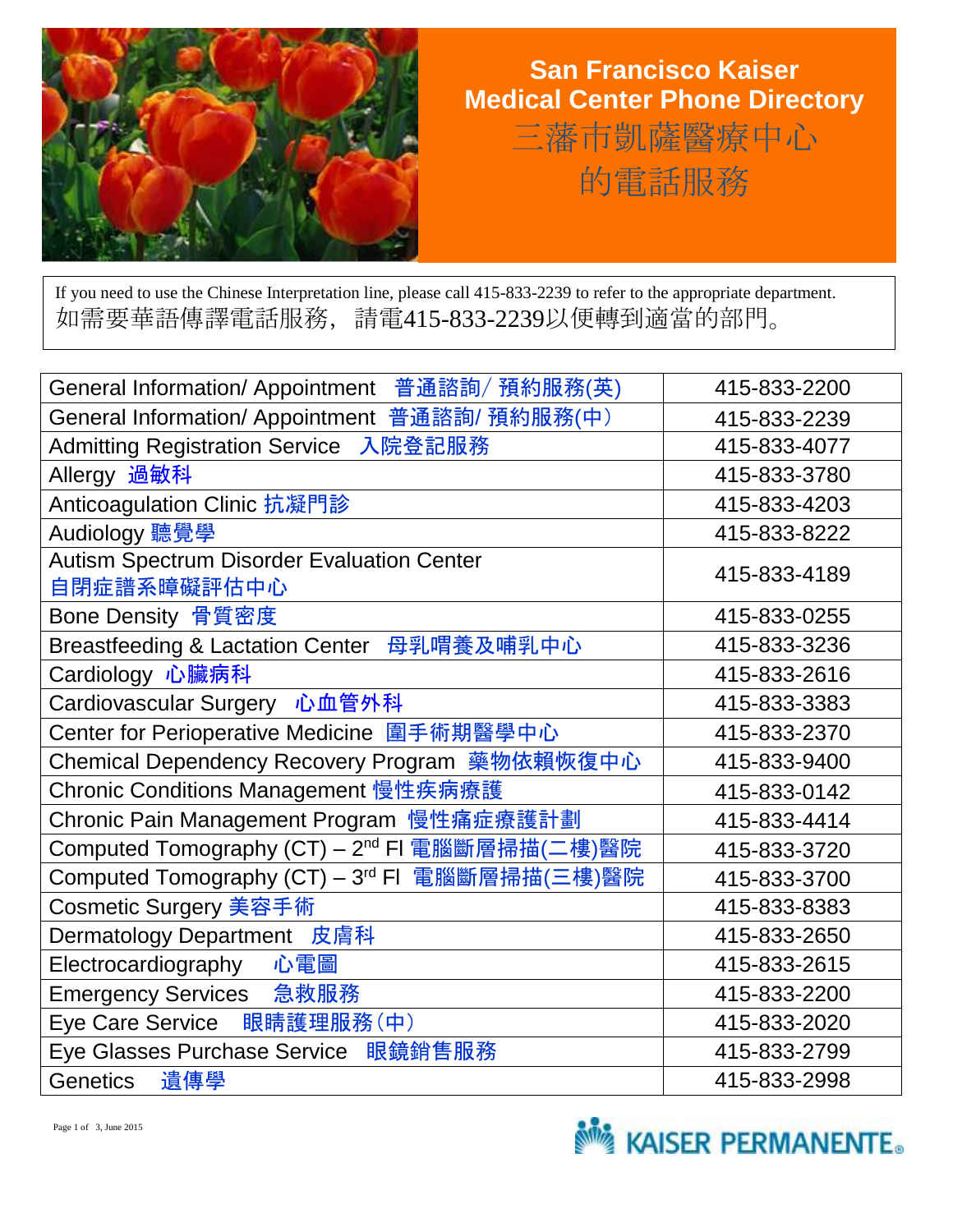

## **San Francisco Kaiser Medical Center Phone Directory**  三藩市凱薩醫療中心 的電話服務

| Head and Neck 耳鼻喉外科                                 | 415-833-6673   |
|-----------------------------------------------------|----------------|
| Health Education Services 健康教育服務                    | 415-833-3450   |
| 家庭健康護理服務<br><b>Home Health Care Services</b>        | 415-833-2770   |
| Hospice Information 臨終療護                            | 415-833-3655   |
| Hospital Care Service 醫院護理服務                        | 415-833-2000   |
| Injury Center 受傷中心                                  | 415-833-2291   |
| Internal Medicine (Chinese) 內科(華語部)                 | 415-833-2239   |
| Labor & Delivery 分娩產房                               | 415-833-2515   |
| Lab - 2238 Geary Blvd. 化驗室                          | 415-833-3580   |
| Lab - 2425 Geary Blvd. (Hospital) 化驗室 (醫院)          | 415-833-3875   |
| Lab - 350 St. Joseph's 化驗室                          | 415-833-3870   |
| Lab - 4131 Geary Blvd. 化驗室                          | 415-833-3283   |
| Mammography (Chinese) 乳房X光檢查(中)                     | 415-833-2239   |
| Medical Correspondence 醫療記錄(英)                      | 415-833-3778   |
| Member Services 會員服務部(英)                            | 1-800-464-4000 |
| Member Services 會員服務部(中)                            | 1-800-757-7585 |
| Obstetrics & GYN Department 婦產科(中)                  | 415-833-2239   |
| Occupation Medicine 工傷治療                            | 415-674-7000   |
| Pathology 病理科                                       | 415-833-3870   |
| Pediatrics (Chinese) 兒科 (中)                         | 415-833-2239   |
| Perioperative Surgery - Cardiothoracic 圍手術期外科-心胸外科  | 415-833-3800   |
| Pharmacy - 2238 Geary Main 總藥房                      | 415-833-8150   |
| Pharmacy - 2238 Geary Main 6 <sup>th</sup> Floor 藥房 | 415-833-8650   |
| Pharmacy - 2200 O'Farrell St.藥房                     | 415-833-4942   |
| Pharmacy - 4141 Geary St 藥房                         | 415-833-3295   |
| Pharmacy - Easy Fill 快易配藥 (英)                       | 415-833-8151   |
| Pharmacy-French Campus (Easy Fill) 法國分院 (快易配藥) (英)  | 415-833-3299   |
| Physical Therapy 物理治療部                              | 415-833-4325   |
| 足科<br>Podiatry                                      | 415-833-3898   |